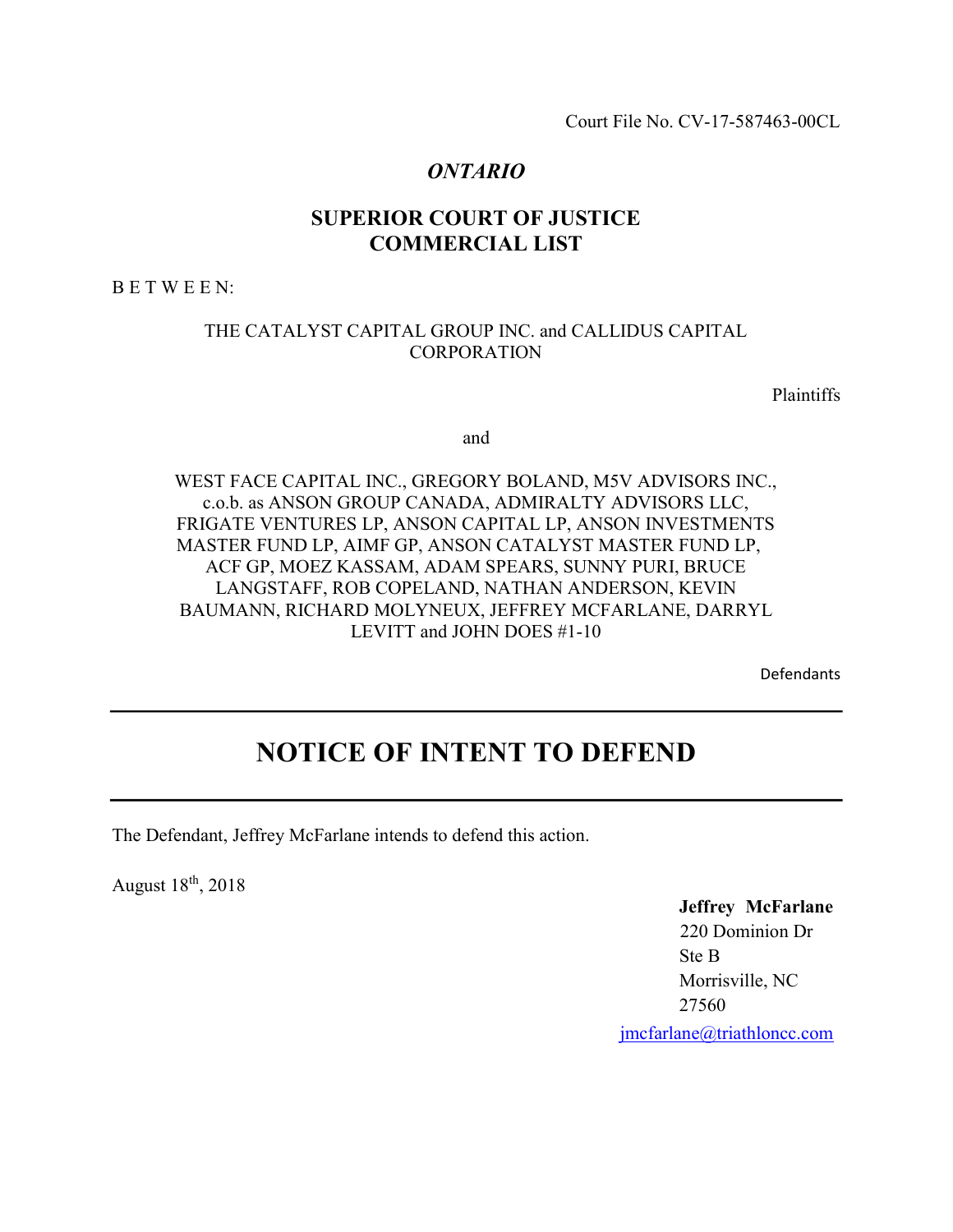## TO: MOORE BARRISTERS

Barristers & Solicitors 393 University Avenue, Suite 1600 Toronto, Ontario M5G 1E6

David C. Moore (LSUC# 16996) david@moorebarristers.ca Tel: 416-581-1818 ext. 222 Fax: 416-581-1279

Kenneth G.G. Jones kenjones@moorebarristers.ca Tel: 416-581-1818 ext. 224 Fax: 416-581-1279

Lawyers for the plaintiffs

## AND TO: DAVIES WARD PHILLIPS & VINEBERG LLP

Barristers and Solicitors 40th Floor - 155 Wellington Street West Toronto, Ontario M5V 3J7

Matthew Milne-Smith mmilne-smith@dwpv.com Tel: 416-863-5595 Fax: 416-863-0871

Lawyers for the defendants, West Face Capital Inc. and Gregory Boland

## AND TO: TORYS LLP

Barristers and Solicitors 79 Wellington Street West Suite 3000 Box 270, TD South Tower Toronto, Ontario M5K 1N2

Andrew Bernstein Tel: 416-865-7678 Fax: 416-865-7380 abernstein@torys.com Linda M. Plumpton<br>Tel: 416-865-8193 Tel: 416-865-8193 Fax: 416-865-7380 lplumpton@torys.com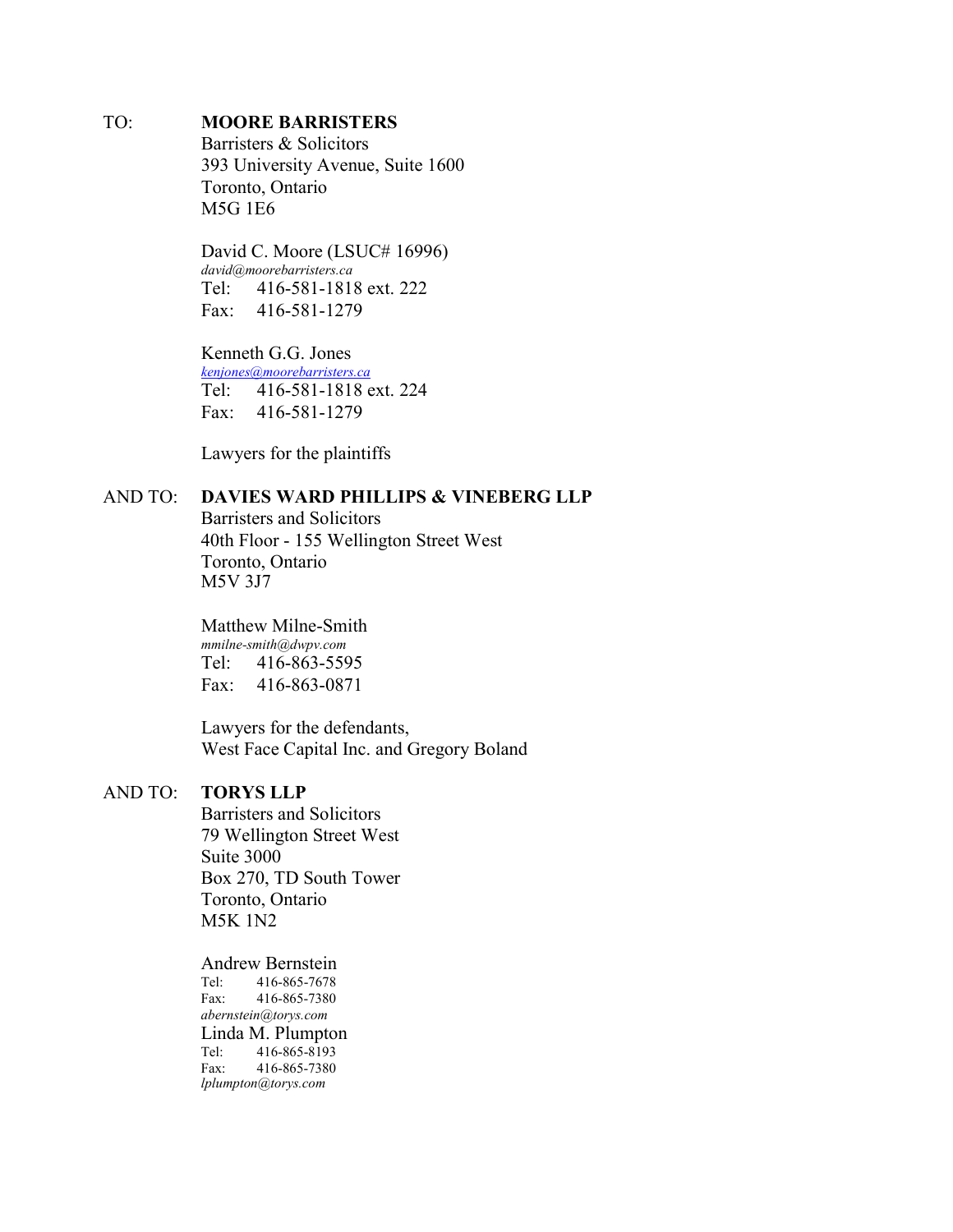Lawyers for the defendants,

M5V Advisors Inc., c.o.b. as ANSON GROUP CANADA, Admiralty Advisors LLC, Frigate Ventures LP, Anson Capital LP, Anson Investments Master Fund LP, AIMF GP, Anson Catalyst Master Fund LP, ACF GP, Moez Kassam, Adam Spears and Sunny Puri

## AND TO: MILBURN & ASSOCIATES

Barristers & Solicitors 20 Toronto Street Suite 860 Toronto, Ontario M5C 2B8

A. Jane Milburn

Tel: 647-728-8081 Fax: 647-689-2983 jmilburn@milburnlaw.ca

Lawyers for the defendant, Bruce Langstaff

## AND TO: ST. LAWRENCE BARRISTERS LLP

144 King Street East Toronto, Ontario M5C 1G8

#### Phil Tunley

phil.tunley@stlbarristers.ca Tel: 647-245-8282 Fax: 647-245-8285

#### Alexi N. Wood

alexi.wood@stlbarristers.ca Tel: 647-245-8283 Fax: 647-245-8285

## Jennifer P. Saville

jennifer.saville@stlbarristers.ca Tel: 647-245-2222 Fax: 647-245-8285

Lawyers for the defendant, Rob Copeland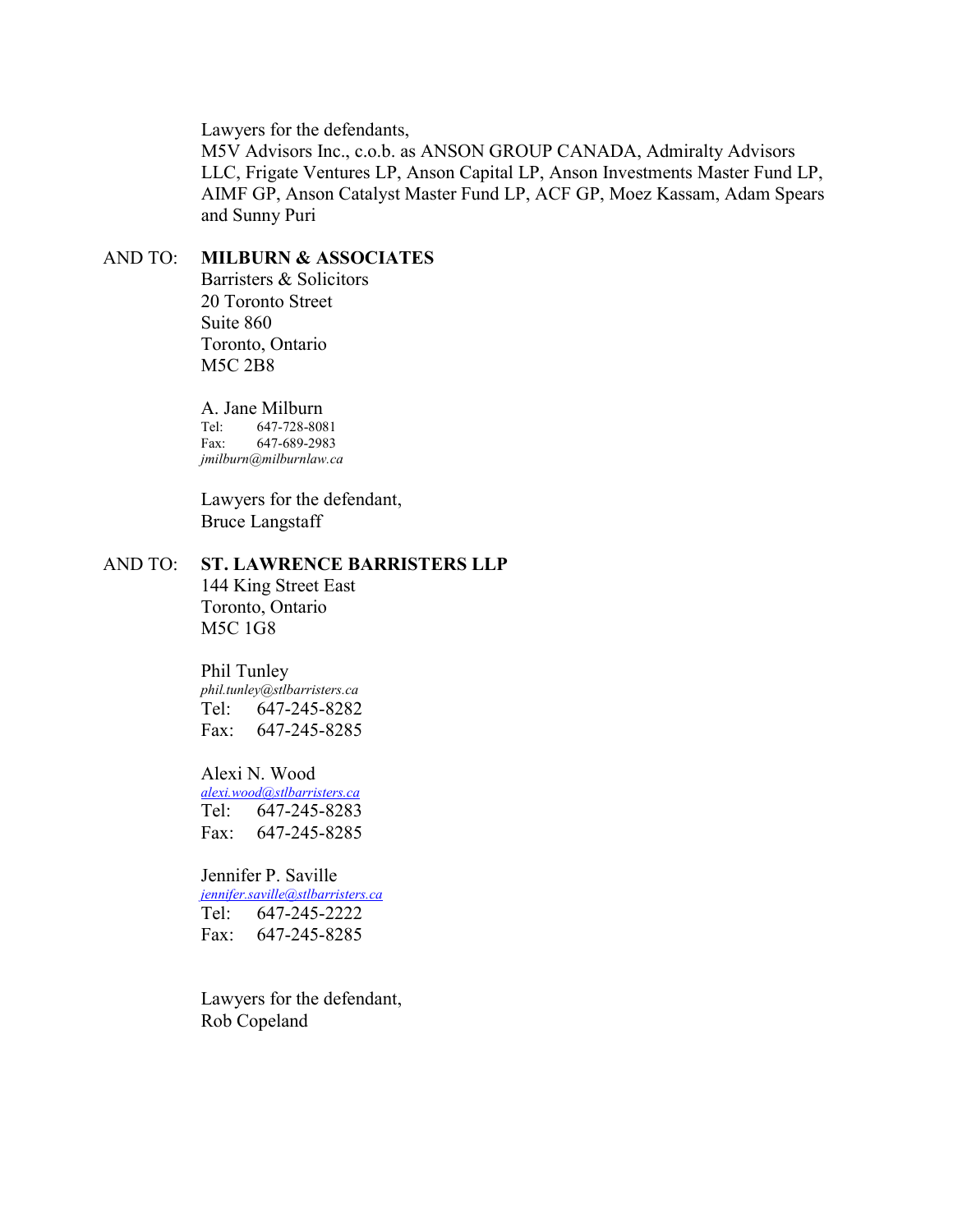## AND TO: NATHAN ANDERSON

c/o ClaritySpring Inc. 545 5th Avenue 8th Floor New York, New York 10017

Defendant

## AND TO: SYMON ZUCKER

Lawyers

701-375 University Avenue Toronto, ON M5G 2J5

Tel.: 416-863-9955

Fax: 1-855-696-5441

sz@bondlaw.net

Lawyers for the Defendant Darryl Levitt

Defendant

## AND TO: JOHN DOES #1-10

Defendant

## AND TO: SCOTT VENTURO RUDAKOFF LLP

Lawyers 1500, 222 3rd Ave SW Calgary, Alberta T2P 0B4

Eugene J. Bodnar g.bodnar@svrlawyers.com Tel: 403-231-8209 Fax: 403-565-4632

Lawyers for the defendant, Kevin Baumann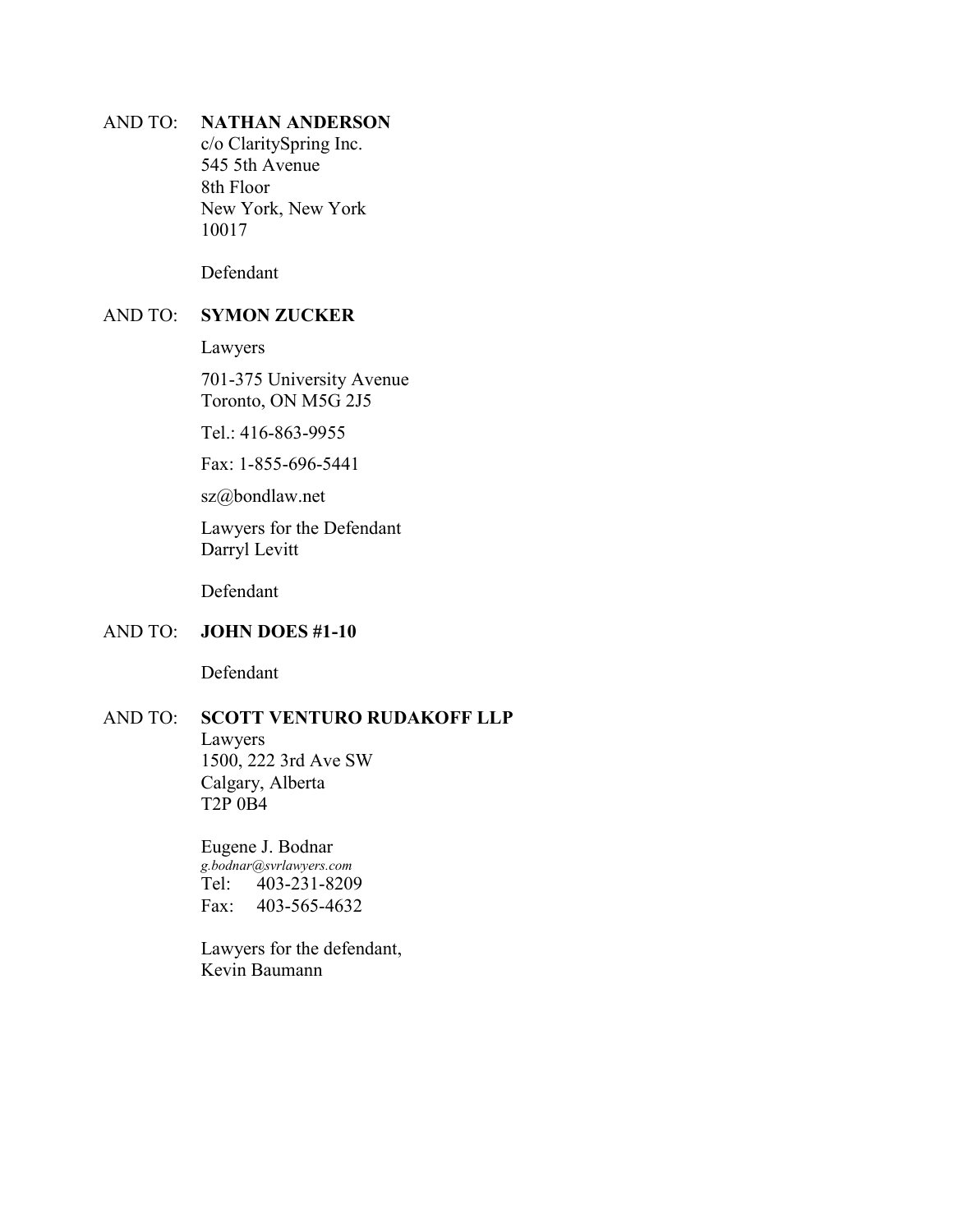## AND TO: SOLMON ROTHBART GOODMAN LLP

Barristers and Solicitors 375 University Avenue Suite 701 Toronto, Ontario M5G 2J5

Melvyn L. Solmon (LSO# 16156J) mls@srglegal.com Tel: 416-947-1093 Fax: 416-947-0079

Lawyers for the defendant, Richard Molyneux

## AND TO: CRAWLEY MACKEWN BRUSH LLP

Barristers and Solicitors 179 John Street Suite 800 Toronto, Ontario M5T 1X4

Robert Brush (LSUC# 40373N)<br>Tel: 416-217-0822

Tel: 416-217-0822<br>Fax: 416-217-0220 Fax: 416-217-0220 rbrush@cmblaw.ca Clarke Tedesco (LSUC# 55391C) Tel: 416-217-0884 Fax: 416-217-0220 ctedesco@cmblaw.ca

Lawyers for the third party